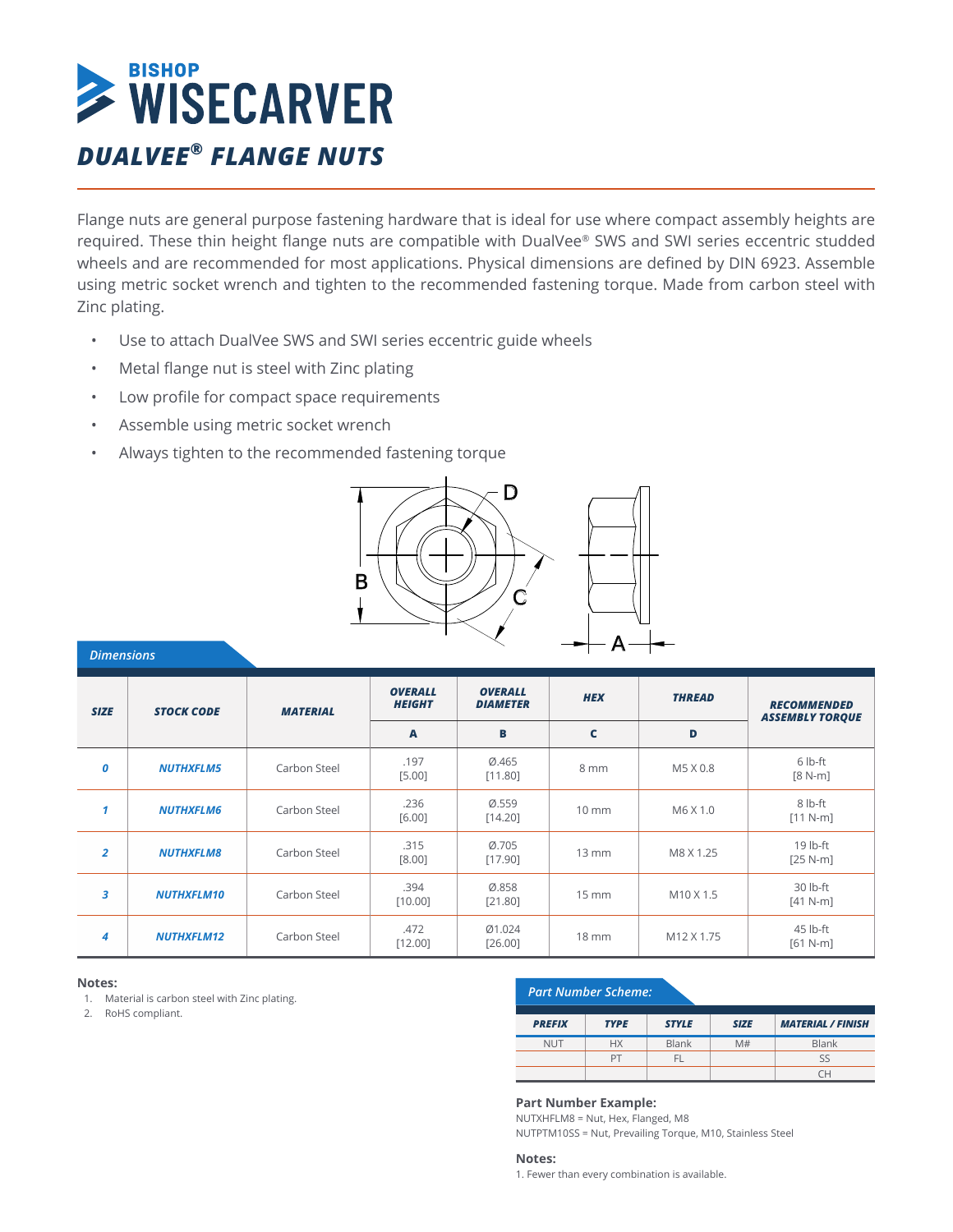# *MOTION SOLUTIONS FROM BISHOP-WISECARVER ARE LIMITED ONLY BY YOUR IMAGINATION DUALVEE® PREVAILING TORQUE LOCK NUTS*

Prevailing torque lock nuts feature a stainless steel friction ring that makes contact with the threads on studded guide wheels to prevent loosening. These thin height lock nuts are compatible with SWS and SWI series eccentric studded wheels and are recommended for use on applications where additional eccentric preload retention is desired. The all-metal design is reusable and able to withstand high and low temperature environments and can be used where exposure to chemicals is expected. Available in either 1018 carbon steel with chromate finish, or in 304 stainless steel for enhanced corrosion resistance. Both material versions are RoHS compliant.

- Use to attach DualVee SWS and SWI series eccentric guide wheels
- All-metal prevailing torque lock nuts are reusable
- Resistance to heat, cold and chemicals
- Vibration resistant for anti-loosening performance
- Assemble using metric socket wrench



|                  | <b>Dimensions</b> |                     |                                 |                                |                       |               |                        |
|------------------|-------------------|---------------------|---------------------------------|--------------------------------|-----------------------|---------------|------------------------|
| <b>SIZE</b>      | <b>STOCK CODE</b> | <b>MATERIAL</b>     | <b>OVERALL</b><br><b>HEIGHT</b> | <b>OVERALL</b><br><b>WIDTH</b> | <b>HEX</b>            | <b>THREAD</b> | <b>RECOMMENDED</b>     |
|                  |                   |                     | A                               | B                              | $\mathbf c$           | D             | <b>ASSEMBLY TORQUE</b> |
| $\boldsymbol{0}$ | <b>NUTPTM5CH</b>  | 1018 Carbon Steel   | 0.1811                          | 0.3622                         | 8 mm                  | M5 X 0.8      | 6 lb-ft                |
|                  | <b>NUTPTM5SS</b>  | 304 Stainless Steel | $[4.60]$                        | $[9.20]$                       |                       |               | $[8 N-m]$              |
| 1                | <b>NUTPTM6CH</b>  | 1018 Carbon Steel   | 0.2088<br>[5.10]                | 0.4528<br>[11.50]              | $10 \text{ mm}$       | M6 X 1.0      | 8 lb-ft<br>$[11 N-m]$  |
|                  | <b>NUTPTM6SS</b>  | 304 Stainless Steel |                                 |                                |                       |               |                        |
|                  | <b>NUTPTM8CH</b>  | 1018 Carbon Steel   | 0.2874                          | 0.5905                         | $13 \, \text{mm}$     | M8 X 1.25     | 19 lb-ft<br>$[25 N-m]$ |
| $\overline{2}$   | <b>NUTPTM8SS</b>  | 304 Stainless Steel | [7.30]                          | [15.00]                        |                       |               |                        |
| 3                | <b>NUTPTM10CH</b> | 1018 Carbon Steel   | 0.3268                          | 0.7717                         | $17 \, \text{mm}$     |               | 30 lb-ft               |
|                  | <b>NUTPTM10SS</b> | 304 Stainless Steel | $[8.30]$<br>[19.60]             |                                | M <sub>10</sub> X 1.5 | $[41 N-m]$    |                        |
| 4                | <b>NUTPTM12CH</b> | 1018 Carbon Steel   | 0.4134                          | 0.8622                         |                       | M12 X 1.75    | 45 lb-ft               |
|                  | <b>NUTPTM12SS</b> | 304 Stainless Steel | [10.50]                         | [21.90]                        | $19$ mm               |               | $[61 N-m]$             |

**Notes:**

1. Material of steel version is 1018 carbon steel with chromate finish.

2. Material of stainless steel version is 304 stainless steel.

3. RoHS compliant.



# *Contact*

Phone: *(925) 439-8272* Email: *Sales@bwc.com*

> 2104 Martin Way Pittsburg, CA 94565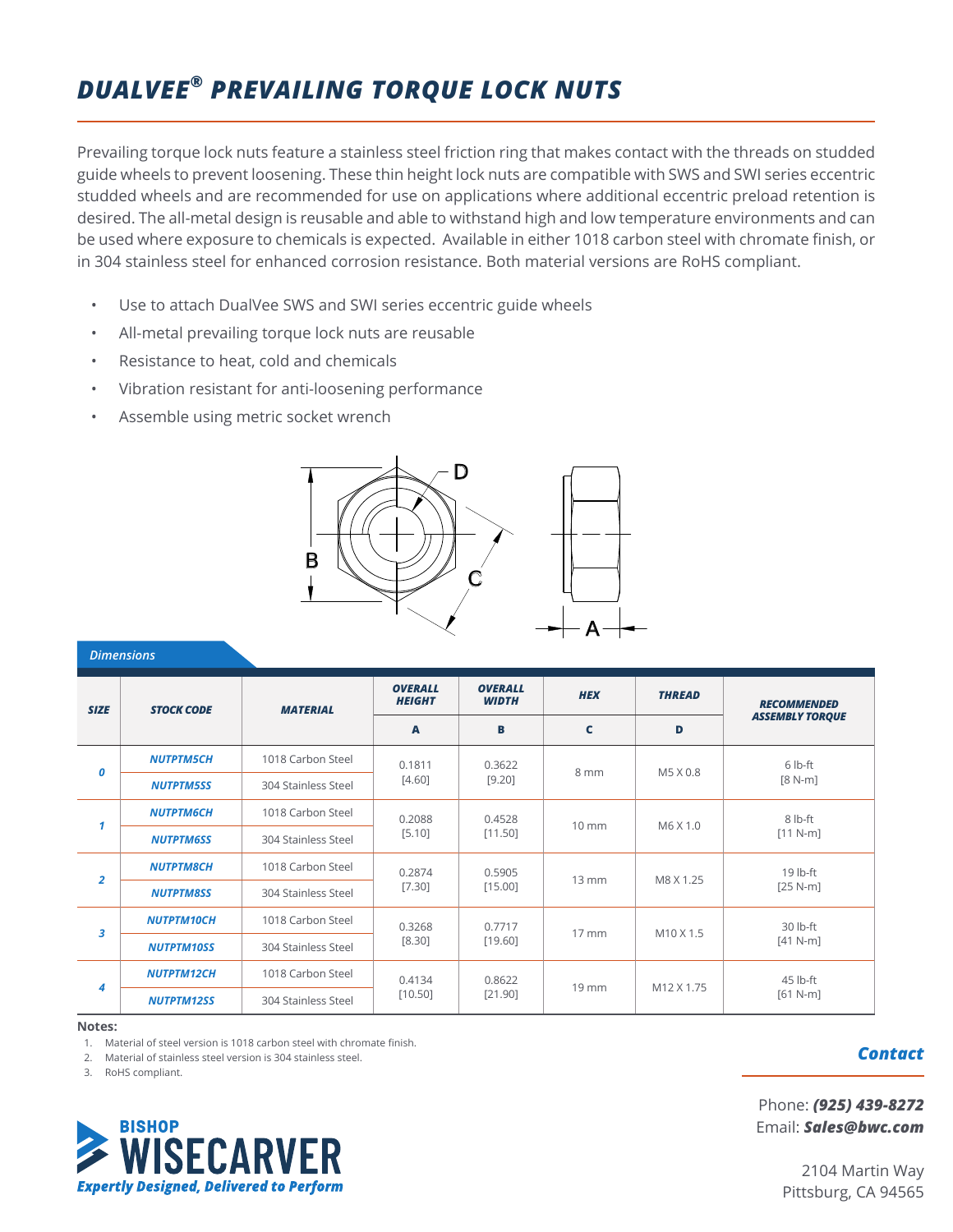# **BISHOP** WISECARVER *UTILITRAK® WHEEL PLATE ASSEMBLIES WITH LOCK NUTS*

The UtiliTrak® SW Series, PW Series, and VC Series wheel plates contain flange nuts on the eccentric wheel as standard and are suited for most applications and conditions due to their higher overall strength characteristics. Optional prevailing torque lock nuts are available for use in more challenging conditions where additional eccentric preload retention is needed. The all metal lock nuts are vibration resistant and will not fall off the threaded stud when loosened. Available as a complete assembly with lock nuts pre-installed.



*Vee Wheels & Crown Wheels*

# *PW, VC, and SW Series Wheel Plate Assemblies*

- Compatible with all wheel plate sizes and versions
- Size 0, 1, 2, and 3
- 3-wheel, 4-wheel and 5-wheel versions
- Vee wheels, crown wheels, vee/crown wheels
- Not available for CR Series wheel plate assemblies

*Vee/Crown Wheels*



*Polymer Wheels*



*UtiliTrak Wheel Plate With Prevailing Torque Lock Nut*

#### *Key Features*

- Additional friction retains preload adjustment
- Vibration resistant for anti-loosening performance
- All metal lock nuts made from 304 stainless steel
- Resistant to heat, cold and chemicals

| <b>PREFIX</b> | <b>SERIES</b> | <b>SIZE</b>    | <b>WHEELS</b> | <b>ASSEMBLY</b> | <b>PROTECTION</b> | <b>PROFILE</b> | # OF WHEELS    |
|---------------|---------------|----------------|---------------|-----------------|-------------------|----------------|----------------|
| UT            | <b>Blank</b>  | $\Omega$       | <b>Blank</b>  | <b>Blank</b>    | Blank             | <b>Blank</b>   | <b>Blank</b>   |
|               | VC            |                | X             | <b>WPA</b>      | X                 | R              | $\overline{4}$ |
|               | <b>CCA</b>    | $\overline{2}$ | SS            | <b>WPLA</b>     | P                 |                | 4A             |
|               |               | 3              | <b>SSX</b>    |                 |                   |                | 5              |
|               |               |                | 227           |                 |                   |                | 5A             |
|               |               |                | <b>SS227</b>  |                 |                   |                |                |
|               |               |                | SS300         |                 |                   |                |                |

#### **Part Number Example:**

*Part Number Scheme:*

UT1WPLAXR-5A = SW Series, Size 1, Carbon Steel, Lock Nuts, Sealed, Crown Roller, 5 Wheels UTVC3XWPLA4 = VC Series, Size 3, Carbon Steel, Lock Nuts, Sealed, 90-Degree, 4 Wheels

#### **Notes:**

- 1. WPLA specifies assembly with lock nut option.
- 2. Fewer than every combination is available.

3. Lock nut option is not available for the CR Series wheel plate assemblies because a thinner jam nut is used.

# *Need Ordering Assistance? Contact BWC Technical Sales at 1 (925) 439-8272*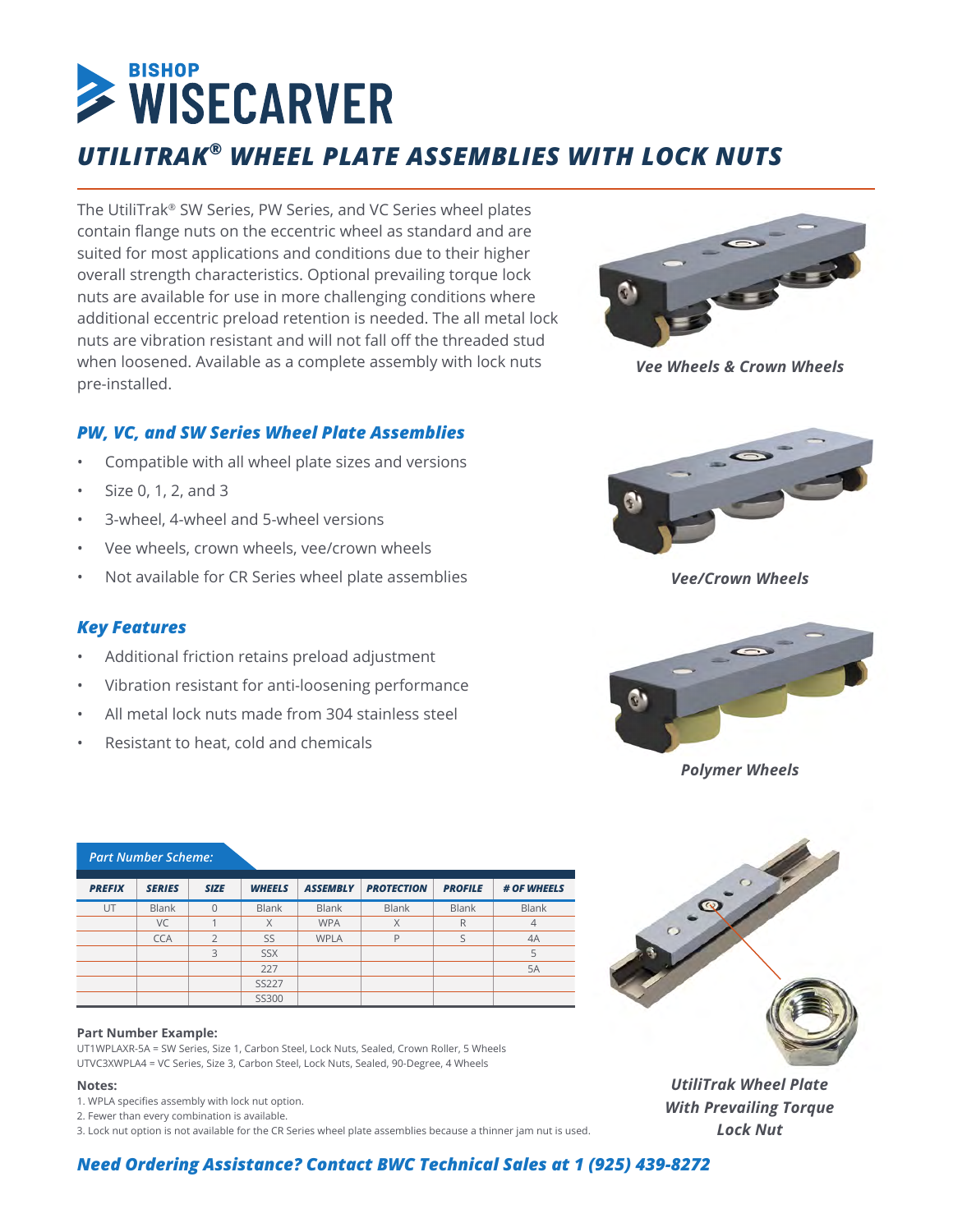# *MOTION SOLUTIONS FROM BISHOP-WISECARVER ARE LIMITED ONLY BY YOUR IMAGINATION UTILITRAK® WHEEL PLATE ASSEMBLIES*

The hex feature of the lock nut option is larger than the standard flange nut on the size 3 versions and requires a larger socket wrench to assemble and adjust the eccentric wheel offset. The wheel plate counter bore diameters on older wheel plates are too small to accept the size 3 socket wrench and are therefore not backwards compatible with lock nut upgrades. New revision wheel plates are recommended.

#### *Wheel Plates with 3 Guide Wheels*





# *Wheel Plates with 4 or 5 Guide Wheels*







| THIS WHEEL OMITTED ON 4 WHEEL ASSEMBLIES |  |  |
|------------------------------------------|--|--|
|                                          |  |  |

|                |                      | <b>MATERIAL</b>                          |                     | <b>NUT THREAD</b>     | <b>RECOMMENDED</b>     |
|----------------|----------------------|------------------------------------------|---------------------|-----------------------|------------------------|
| <b>SIZE</b>    | <b>ECCENTRIC NUT</b> |                                          | $\overline{A}$      | B                     | <b>ASSEMBLY TORQUE</b> |
|                | <b>Flange Nut</b>    | Carbon Steel with Chromate Finish        |                     |                       | 6 lb-ft                |
| 0              | <b>Lock Nut</b>      | 304 Stainless Steel                      | 8 mm                | M5 X 0.8              | $[8 N-m]$              |
| 1              | <b>Flange Nut</b>    | Carbon Steel with Chromate Finish        |                     |                       | 8 lb-ft                |
|                | <b>Lock Nut</b>      | 304 Stainless Steel                      | $10 \, \text{mm}$   | M6 X 1.0              | $[11 N-m]$             |
|                | <b>Flange Nut</b>    | Carbon Steel with Chromate Finish        |                     |                       | 19 lb-ft               |
| $\overline{2}$ | <b>Lock Nut</b>      | $13 \, \text{mm}$<br>304 Stainless Steel |                     | M8 X 1.25             | $[25 N-m]$             |
|                | <b>Flange Nut</b>    | Carbon Steel with Chromate Finish        | $15 \, \text{mm}$   |                       | 30 lb-ft               |
| 3              | <b>Lock Nut</b>      | 304 Stainless Steel                      | $17 \, \mathrm{mm}$ | M <sub>10</sub> X 1.5 | $[41 N-m]$             |

**Notes:**

*Dimensions*

1. All nuts are RoHS compliant.



# *Contact*

Phone: *(925) 439-8272* Email: *Sales@bwc.com*

> 2104 Martin Way Pittsburg, CA 94565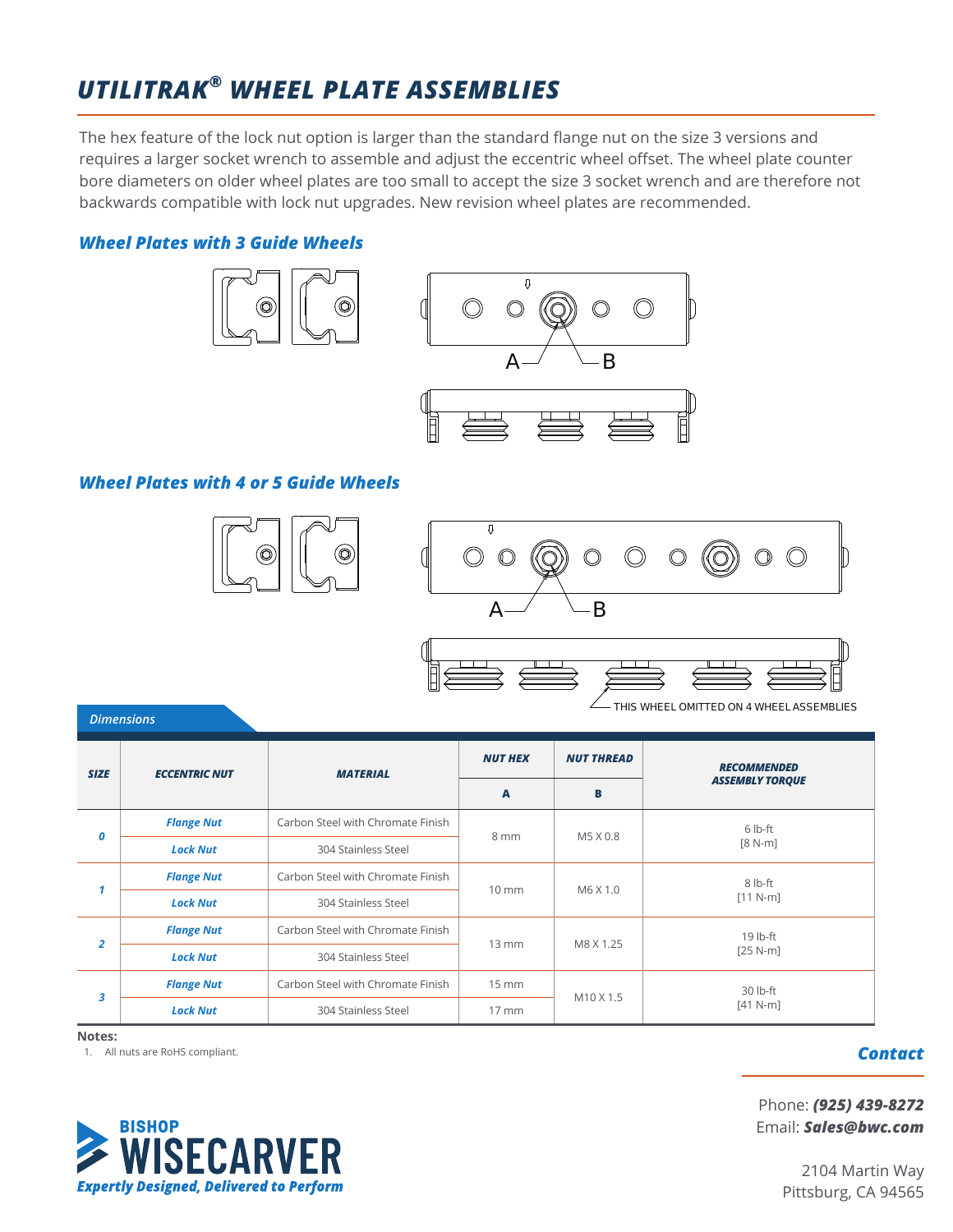# **EISHOP**<br> **WISECARVER** *LOPRO® BASIC WHEEL PLATE ASSEMBLIES WITH LOCK NUTS*

The LoPro linear actuator product line includes complete actuator assemblies and sub-assemblies. Wheel plates contain flange nuts on the eccentric guide wheels as standard and are suited for most applications and conditions due to their higher overall strength characteristics. Optional prevailing torque lock nuts are available for use in more challenging conditions where additional eccentric preload retention is needed. The all metal lock nuts are vibration resistant and will not fall off the threaded stud when loosened. Available as a wheel plate assembly with lock nuts pre-installed on an actuator.



*LoPro Basic Wheel Plate Assembly*

# *Assemblies with Lock Nuts*

- Compatible with the basic wheel plate versions
- All actuator sizes including 1, 2, 3 and 4
- Belt, chain, lead screw and ball screw drive versions
- All wheel versions including polymer, steel and stainless
- Not available for the wiper wheel plate assemblies

# *Key Features*

- Additional friction retains preload adjustment
- Vibration resistant for anti-loosening performance
- All metal lock nuts made from 304 stainless steel
- Resistant to heat, cold and chemicals
- Reusable for repeated eccentric adjustment



*LoPro Actuator with Basic Wheel Plate*



*LoPro Undriven With Prevailing Torque Lock Nuts*

| <b>PREFIX</b> | <b>DRIVE</b> | <b>SIZE</b> | <b>MATERIAL</b> | <b>CARRIAGE</b> | <b>WHEEL</b> | <b>OPTION</b> | <b>DRIVE</b> | <b>BEAM</b> | <b>VERSION</b> | <b>TRAVEL</b>    |
|---------------|--------------|-------------|-----------------|-----------------|--------------|---------------|--------------|-------------|----------------|------------------|
| <b>LP</b>     | B            | 1Z          |                 | W               |              |               | A, B, C      | U           | A              | 0.1mm Increments |
|               |              | 2Z          |                 |                 |              | R             | D, E, F      | A           | B              |                  |
|               |              | 2S          |                 |                 | н            |               | G, L, R      |             |                |                  |
|               |              | 2L          |                 |                 |              |               |              | D           |                |                  |
|               |              | 3Z          |                 | M               | W            |               |              |             |                |                  |
|               |              | 4Z          |                 |                 |              |               |              |             |                |                  |

#### *Part Number Scheme:*

#### **Part Number Example:**

LPB3ZSMHZLAB 250.0 = Actuator, Belt Drive, Size 3, Stainless, Basic Wheel Plate w/ Lubricators and Lock Nuts, Stainless SS227 Wheels, No Sensor Flags, Left Hand Output Shaft, Aluminum Beam, Version B, 250.0mm Travel Length

#### **Notes:**

- 1. Carriage type D is for basic wheel plate w/ wheel covers and lock nuts.
- 2. Carriage type M is for basic wheel plate w/ lubricators and lock nuts.
- 2. Fewer than every combination is available.

3. Lock nut option is not available for wiper wheel plate versions.

# *Need Ordering Assistance? Contact BWC Technical Sales at 1 (925) 439-8272*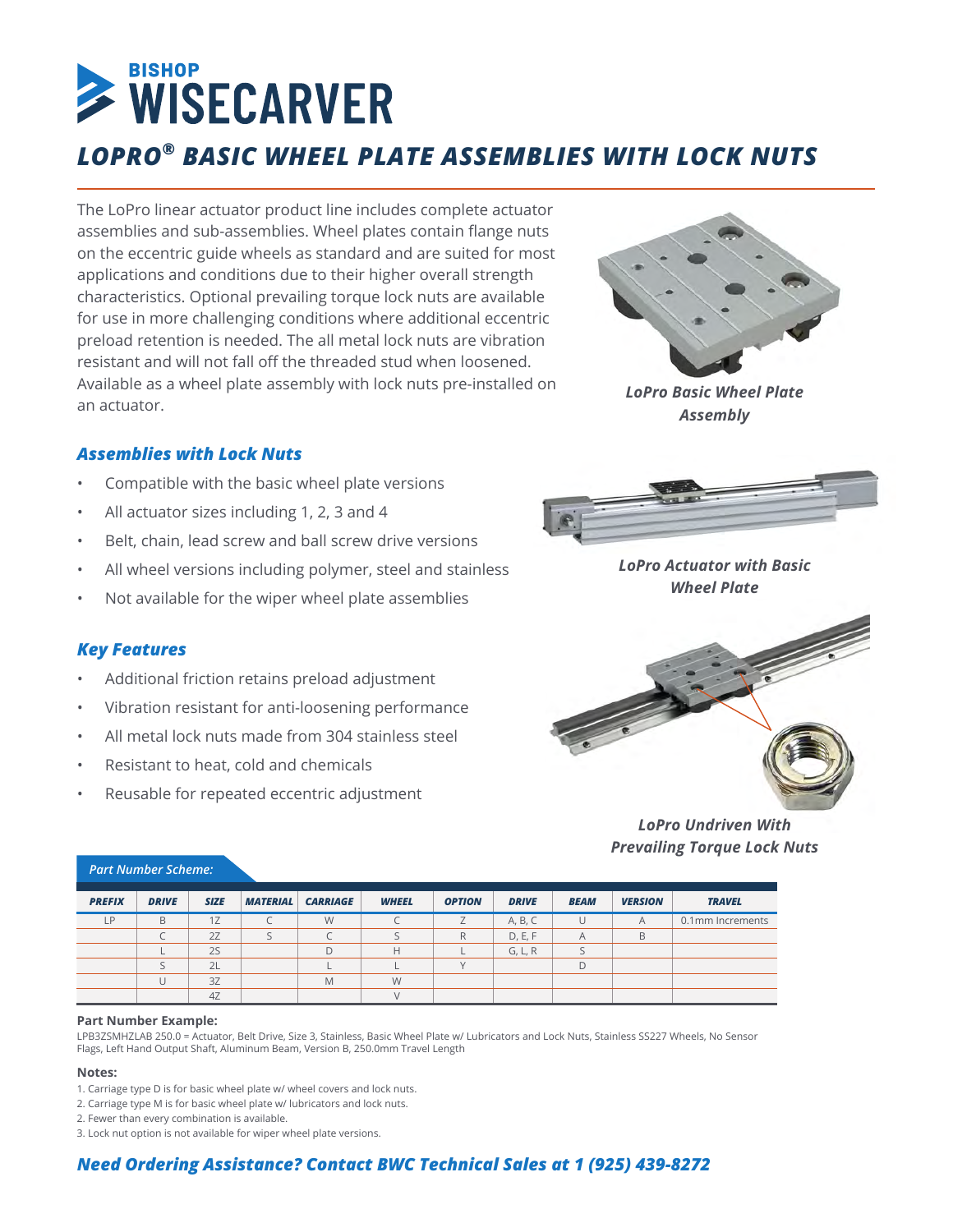# *MOTION SOLUTIONS FROM BISHOP-WISECARVER ARE LIMITED ONLY BY YOUR IMAGINATION LOPRO® WHEEL PLATE ASSEMBLIES*

The hex feature of the lock nut option is larger than the standard flange nut on the size 3 versions and requires a larger socket wrench to assemble and adjust the eccentric wheel offset. The wheel plate counter bore diameters on older wheel plates are too small to accept the size 3 socket wrench and are therefore not backwards compatible with lock nut upgrades. New revision wheel plates are recommended.

# *Wheel Plates for Belt/Chain Drive*







# *Wheel Plates for Lead Screw/Ball Screw Drive*







*Dimensions*

| <b>SIZE</b>          | <b>ECCENTRIC NUT</b> | <b>MATERIAL</b>                   | <b>NUT HEX</b>    | <b>NUT THREAD</b>     | <b>RECOMMENDED</b>     |  |
|----------------------|----------------------|-----------------------------------|-------------------|-----------------------|------------------------|--|
|                      |                      |                                   | A                 | в                     | <b>ASSEMBLY TORQUE</b> |  |
|                      | <b>Flange Nut</b>    | Carbon Steel with Chromate Finish | $10 \text{ mm}$   | M6 X 1.0              | 8 lb-ft                |  |
|                      | 1<br><b>Lock Nut</b> | 304 Stainless Steel               |                   |                       | $[11 N-m]$             |  |
| $\overline{a}$       | <b>Flange Nut</b>    | Carbon Steel with Chromate Finish | $13 \, \text{mm}$ | M8 X 1.25             | 19 lb-ft               |  |
|                      | <b>Lock Nut</b>      | 304 Stainless Steel               |                   |                       | $[25 N-m]$             |  |
|                      | <b>Flange Nut</b>    | Carbon Steel with Chromate Finish | $15 \, \text{mm}$ | M <sub>10</sub> X 1.5 | 30 lb-ft               |  |
|                      | 3<br><b>Lock Nut</b> | 304 Stainless Steel               | $17 \text{ mm}$   |                       | $[41 N-m]$             |  |
|                      | <b>Flange Nut</b>    | Carbon Steel with Chromate Finish | $18 \, \text{mm}$ | M12 X 1.75            | 45 lb-ft               |  |
| 4<br><b>Lock Nut</b> |                      | 304 Stainless Steel               | $19$ mm           |                       | $[61 N-m]$             |  |

#### **Part Number Example:**

BWP3XSWSTLBCL = Basic Wheel Plate, W3X Carbon Steel Wheels, SWS Series Studs, Track Lubricators, Belt/Chain, w/ Lock Nuts

#### **Notes:**

1. All nuts are RoHS compliant.

2. All part numbers for wheel plate versions with lock nuts have an "L" character at the end.



*Contact*

Phone: *(925) 439-8272* Email: *Sales@bwc.com*

> 2104 Martin Way Pittsburg, CA 94565